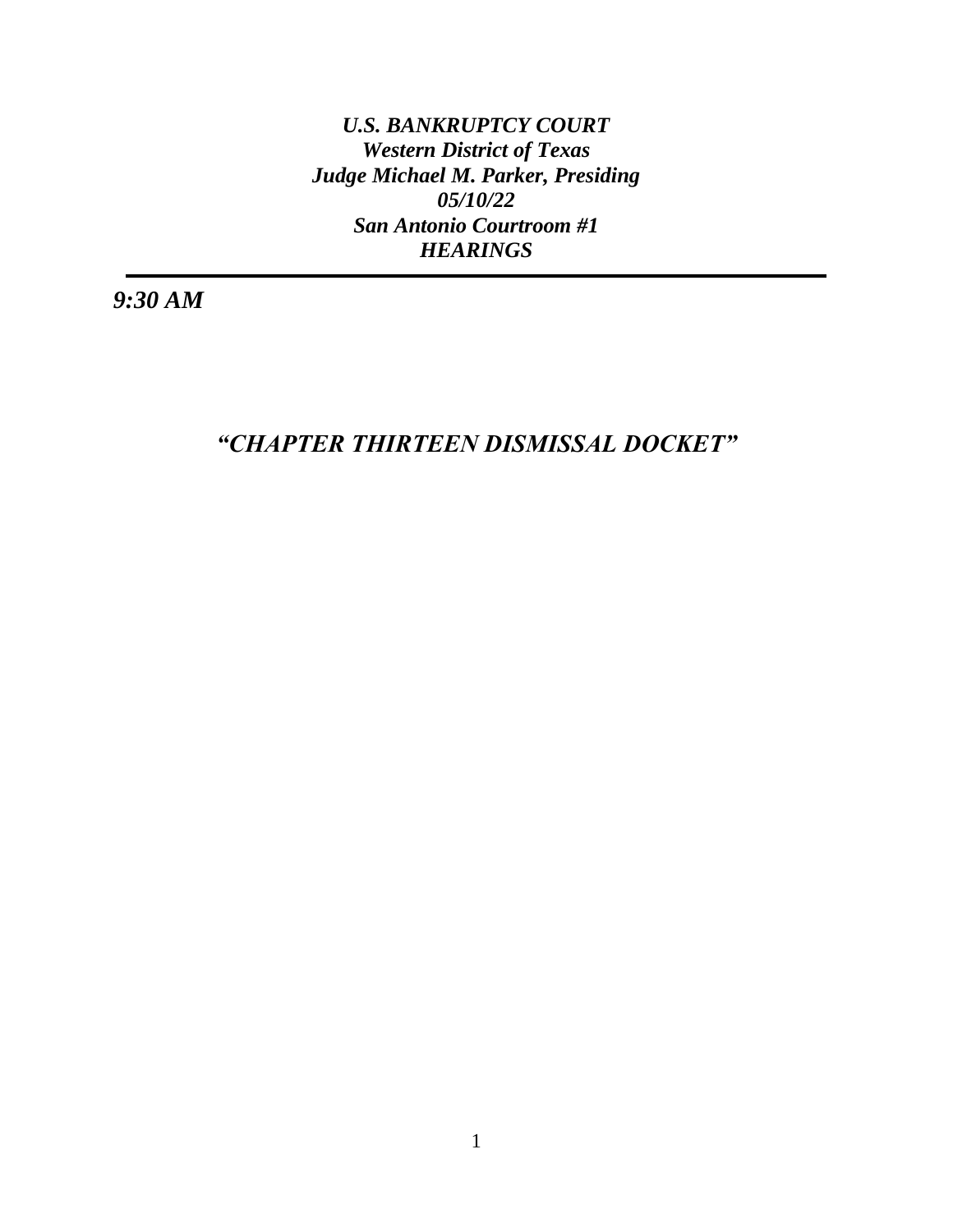*10:00 AM*

*"CHAPTER THIRTEEN CONFIRMATION DOCKET"*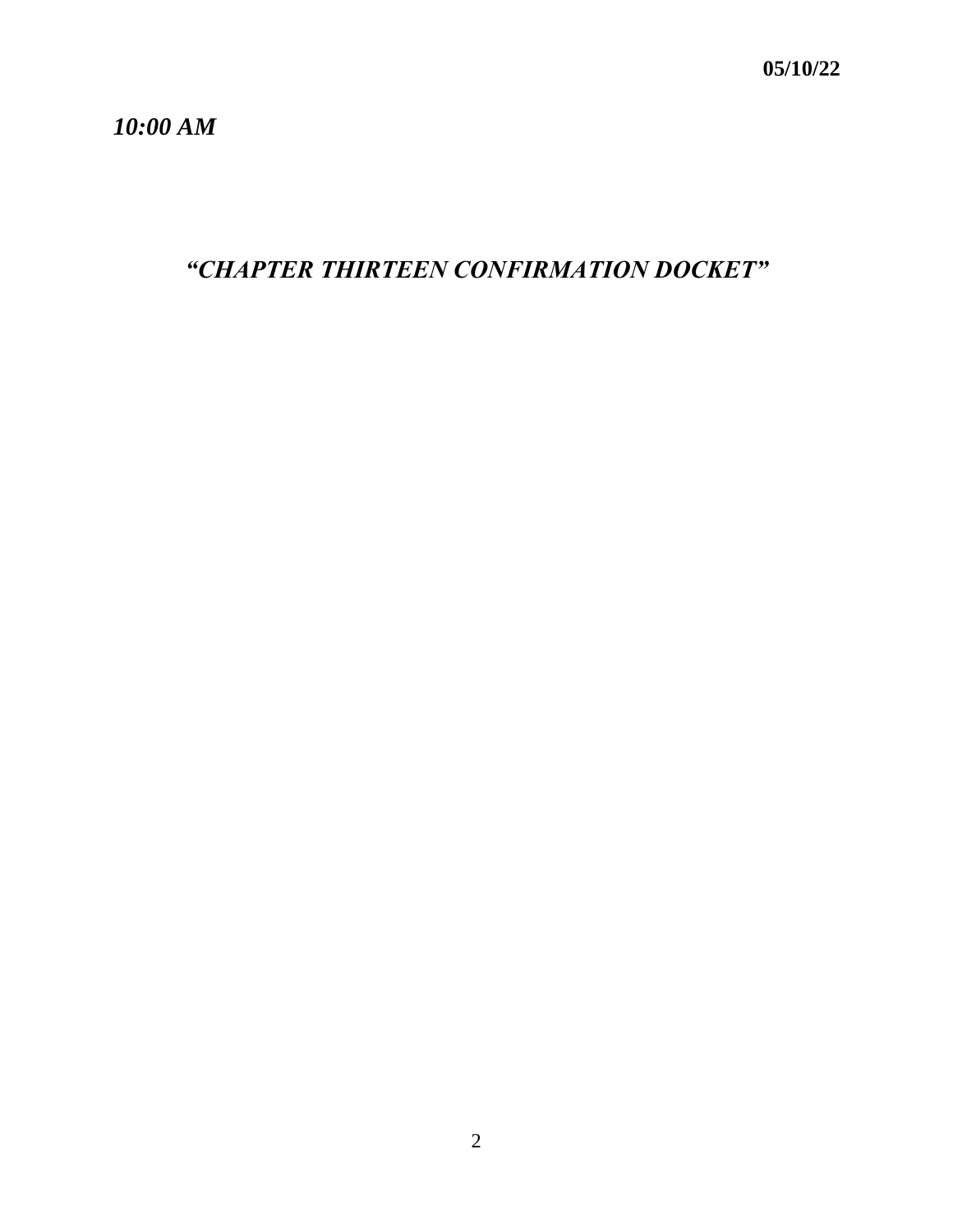*1:30 PM*

# *"CHAPTER THIRTEEN MISCELLANEOUS DOCKET"*

#### **22-50343-mmp Bradley Riedel Clark Chapter: 13**

PRO SE Bradley Riedel Clark (Debtor) Mary K. Viegelahn (Trustee)

*#11* Order to Bradley Riedel Clark, Debtor **to Appear and Show Cause** why this case should not be Dismissed because of the filing of several cases.

### **22-50387-mmp James Pedro Pena Chapter: 13**

Joris Robert Vanhemelrijck representing James Pedro Pena (Debtor) Mary K. Viegelahn (Trustee)

*#7* Order to Joris Robert Vanhemelrijck, Attorney for Debtor and James Pedro Pena, Debtor **to Appear and Show Cause** why this case should not be Dismissed because of the filing of several cases.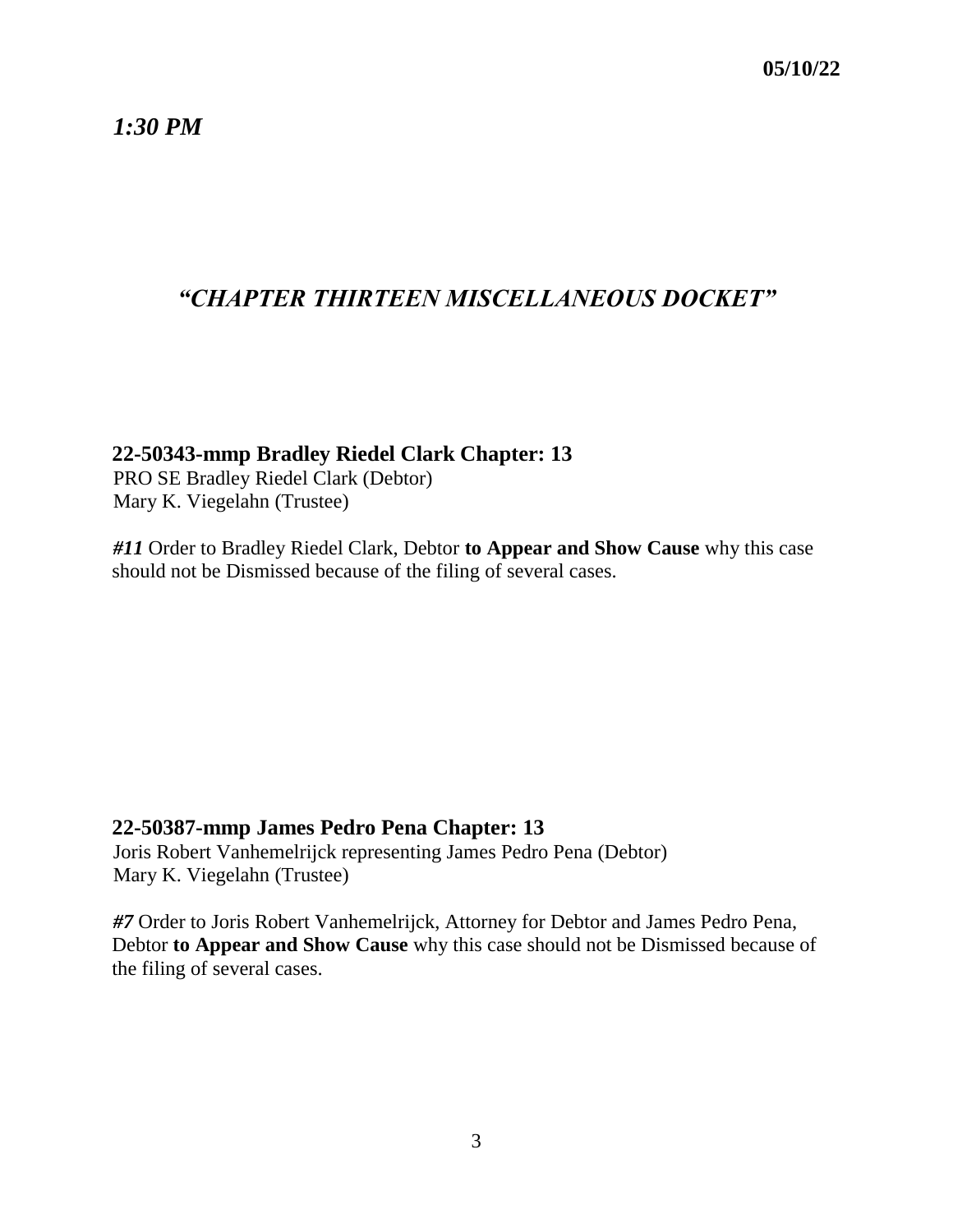#### **16-50942-mmp Carlos Manuel Sanchez and Blandina P. Sanchez Chapter: 13**

Heidi McLeod representing Carlos Manuel Sanchez (Debtor) Heidi McLeod representing Blandina P. Sanchez (Debtor) Mary K. Viegelahn (Trustee)

*#104* Objection filed by Heidi McLeod for Debtors Blandina P. Sanchez, Carlos Manuel Sanchez (related document(s): *doc* Response to Notice of Final Cure Payment Rule 3002.1 and Certificate of Service (Claim #27 filed by Alonzo Z. Casas for Creditor U.S. Bank Trust National Association, as Trustee for CVI LCF Mortgage Loan Trust I). *\*\*\*RESET FROM 4/5/2022 – NO FURTHER NOTICE TO BE GIVEN\*\*\*.*

### **AGREED ORDER TO COME FROM TRUSTEE**

**16-51888-mmp Jagadeesh Puppala and Doris E. Puppala Chapter: 13**

Heidi McLeod representing Jagadeesh Puppala (Debtor) Heidi McLeod representing Doris E. Puppala (Debtor) Mary K. Viegelahn (Trustee)

*#76* Objection filed by Trustee Mary K. Viegelahn (related document(s): *([75])* Amended Schedules A/B) filed by Heidi McLeod for Debtors Doris E. Puppala, Jagadeesh Puppala. *\*\*\*RESET FROM 4/5/2022 – NO FURTHER NOTICE TO BE GIVEN\*\*\*.*

### **MOOT-AMENDED BY doc#90**

*#90* Amended Objection Filed by Trustee Mary K. Viegelahn (related document(s): *([79])* Amended Schedule(s): A/B) filed by Heidi McLeod for Debtors Doris E. Puppala, Jagadeesh Puppala.

### **RESET 6/2/2022 AT 1:30PM**

*#80* Application to Employ Attorney, Justin Dean filed by Heidi McLeod for Debtors Doris E. Puppala, Jagadeesh Puppala.

### **RESET 6/2/2022 AT 1:30PM**

*#84* Objection to Exemption filed by Trustee Mary K. Viegelahn.

#### **RESET 6/2/2022 AT 1:30PM**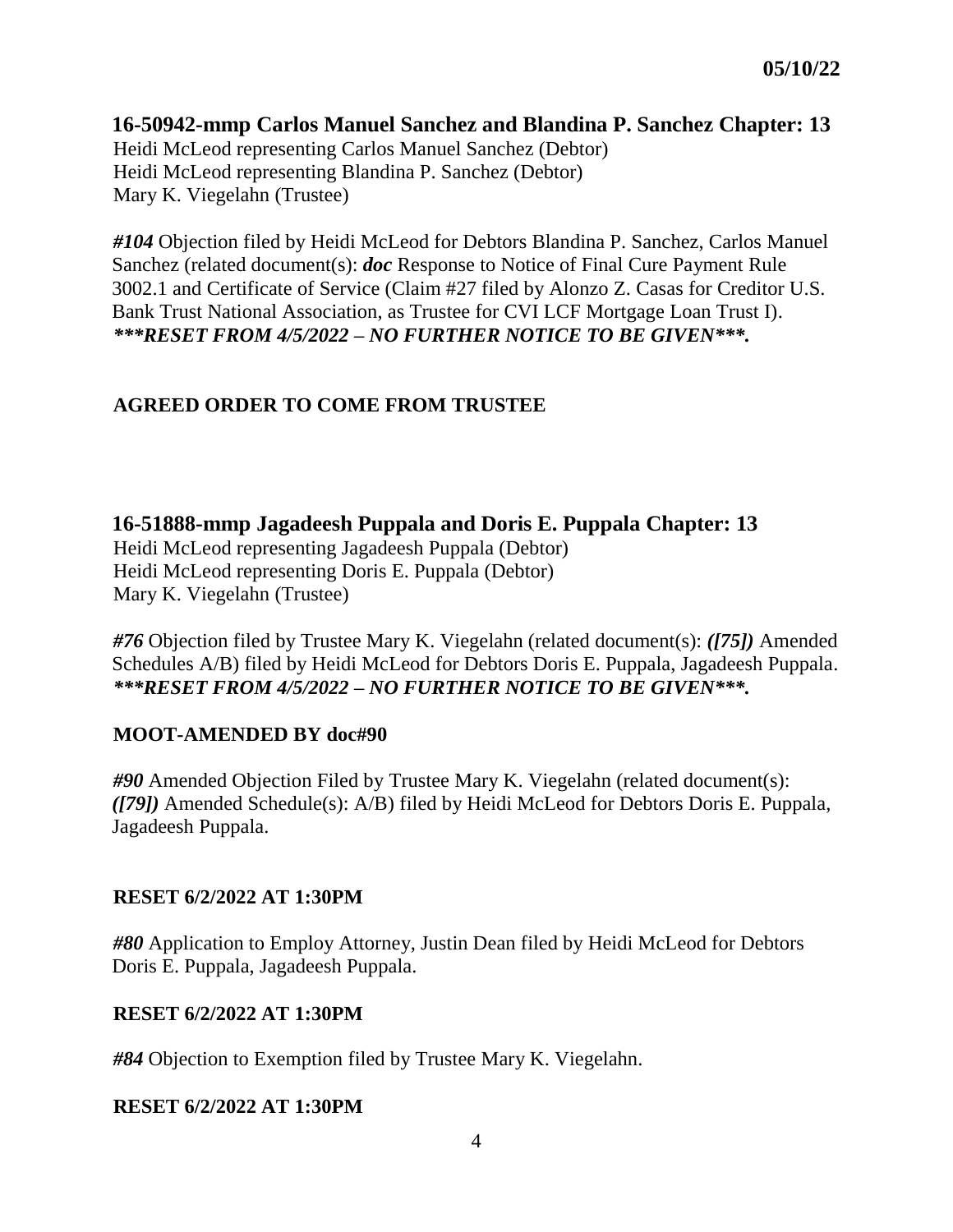#### **17-50752-mmp Gladys Fay Feller Chapter: 13** Lewis E. Buttles representing Gladys Fay Feller (Debtor) Mary K. Viegelahn (Trustee)

*#26* Trustee's Motion to Deny Debtor's Discharge After Completion of Plan.

#### **NOTICE OF WITHDRAWAL 3/29/2022**

**17-52402-mmp Rebecca Rios Gonzales and Alvino Gonzales Chapter: 13** Heidi McLeod representing Rebecca Rios Gonzales (Debtor) Heidi McLeod representing Alvino Gonzales (Debtor) Mary K. Viegelahn (Trustee)

*#110* Amended Motion filed by Heidi McLeod for Debtors Alvino Gonzales, Rebecca Rios Gonzales (Related Document(s): *([101])* Motion to Modify Chapter 13 Plan to Add Post Petition Mortgage Arrearage filed by Heidi McLeod for Debtors Alvino Gonzales, Rebecca Rios Gonzales. *\*\*\*RESET FROM 4/5/2022 – NO FURTHER NOTICE TO BE GIVEN\*\*\*.*

### **18-50296-mmp Xavier T. Morales Chapter: 13**

Joris Robert Vanhemelrijck representing Xavier T. Morales (Debtor) Mary K. Viegelahn (Trustee)

*#105* Second Request for Additional Attorney's Fees on Chapter 13 Case filed by Joris Robert Vanhemelrijck for Debtor Xavier T. Morales.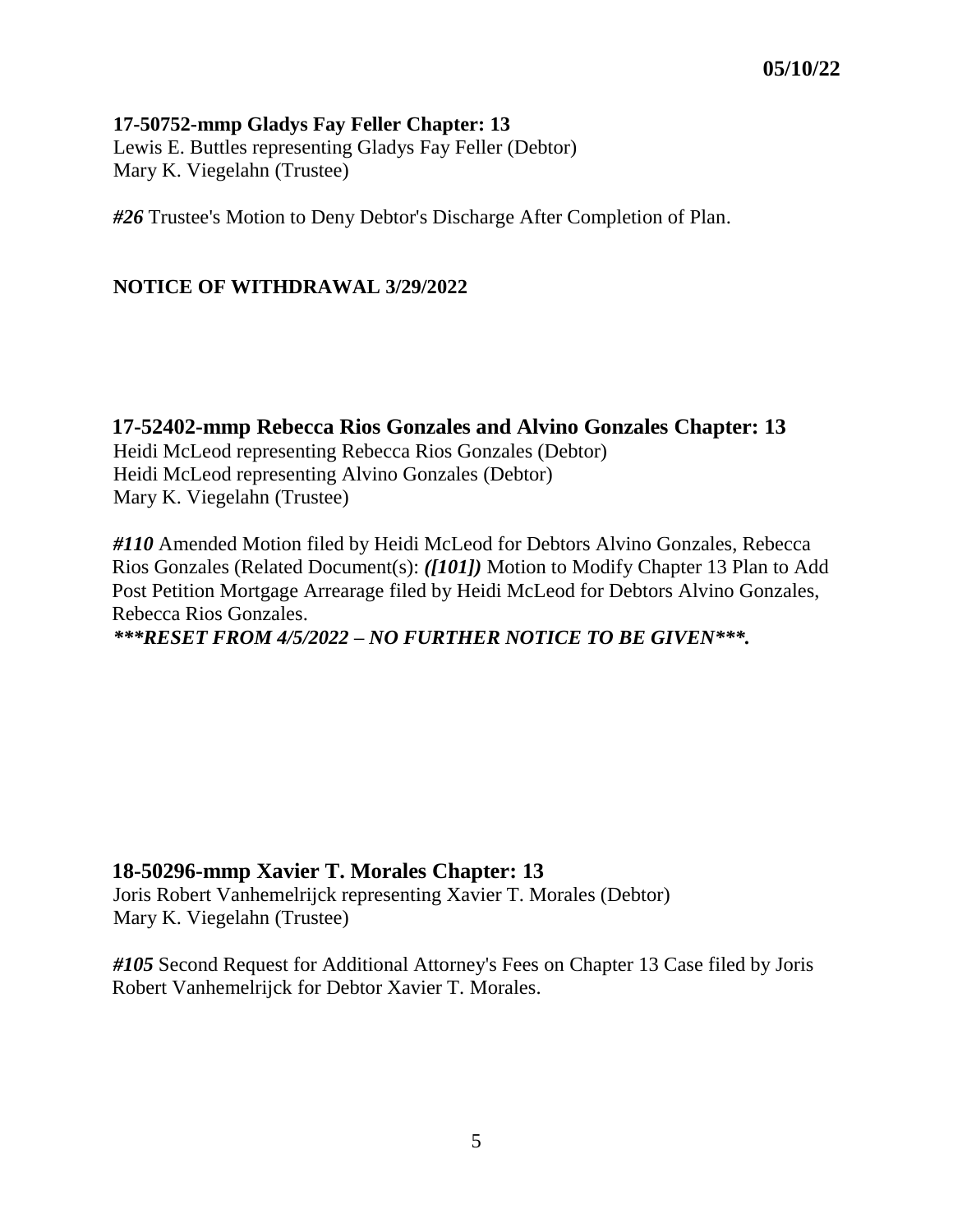### **19-50269-mmp Michael Muniz Chapter: 13**

Magdalena Gonzales representing Michael Muniz (Debtor) Mary K. Viegelahn (Trustee)

*#47* Trustee's Motion to Determine Whether Notice of Mortgage Payment Change Is Required Pursuant to Bankruptcy Rule 3002.1(b)(2). *\*\*\*RESET FROM 4/5/2022 – NO FURTHER NOTICE TO BE GIVEN\*\*\*.*

#### **RESET 6/2/2022 AT 1:30PM**

### **19-50605-mmp Blanca Grace Martinez Chapter: 13**

Joris Robert Vanhemelrijck representing Blanca Grace Martinez (Debtor) Mary K. Viegelahn (Trustee)

*#48* Motion to Modify Plan in Response to Trustee's Motion to Dismiss Case, Surrender Property and Second Request for Additional Attorney's Fees filed by Joris Robert Vanhemelrijck for Debtor Blanca Grace Martinez. (Related Document(s): *([43])* Trustee's Motion to Dismiss Case for Failure to Make Plan Payments. *\*\*\*RESET FROM 4/5/2022 – NO FURTHER NOTICE TO BE GIVEN\*\*\*.*

### **19-52413-mmp Hortensia Sanchez Ibarra Chapter: 13**

Joseph W. Shulter representing Hortensia Sanchez Ibarra (Debtor) Mary K. Viegelahn (Trustee)

*#18* Motion to Waive Requirement to Complete Debtor Education Course 11 USC §111 filed by Joseph W. Shulter for Debtor Hortensia Sanchez Ibarra.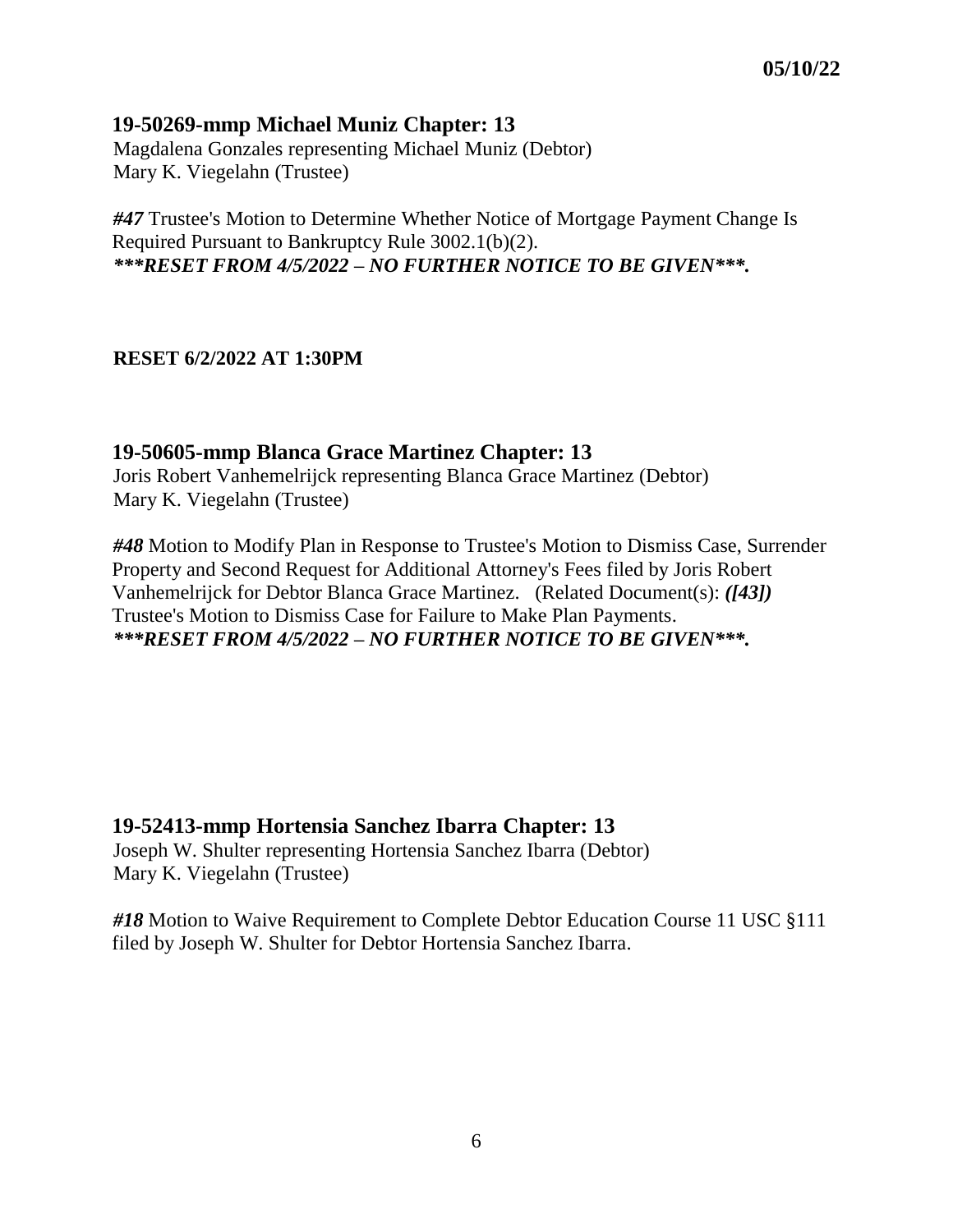### **19-52564-mmp Ezequiel Ricord Chapter: 13**

Joris Robert Vanhemelrijck representing Ezequiel Ricord (Debtor) Mary K. Viegelahn (Trustee)

*#42* Trustee's Motion to Determine whether Notice of Mortgage Payment Change is required pursuant to Bankruptcy Rule 3002.1(b)(2). *\*\*\*RESET FROM 4/5/2022 – NO FURTHER NOTICE TO BE GIVEN\*\*\*.*

#### **RESET 6/2/2022 AT 1:30PM**

**19-52913-mmp Sylvia Marie Matthews Chapter: 13** Joris Robert Vanhemelrijck representing Sylvia Marie Matthews (Debtor) Mary K. Viegelahn (Trustee)

*#54* Motion to Modify Plan and First Request for Additional Attorney's Fees filed by Joris Robert Vanhemelrijck for Debtor Sylvia Marie Matthews. *\*\*\*RESET FROM 4/5/2022 – NO FURTHER NOTICE TO BE GIVEN\*\*\*.*

**GRANT**

### **21-50626-mmp Jose Juan Macias Chapter: 13**

Heidi McLeod representing Jose Juan Macias (Debtor) Mary K. Viegelahn (Trustee)

*#44* Motion to Distribute Insurance Proceeds filed by Heidi McLeod for Debtor Jose Juan Macias. *\*\*\*RESET FROM 4/5/2022 – NO FURTHER NOTICE TO BE GIVEN\*\*\*.*

#### **RESET 6/2/2022 AT 1:30PM**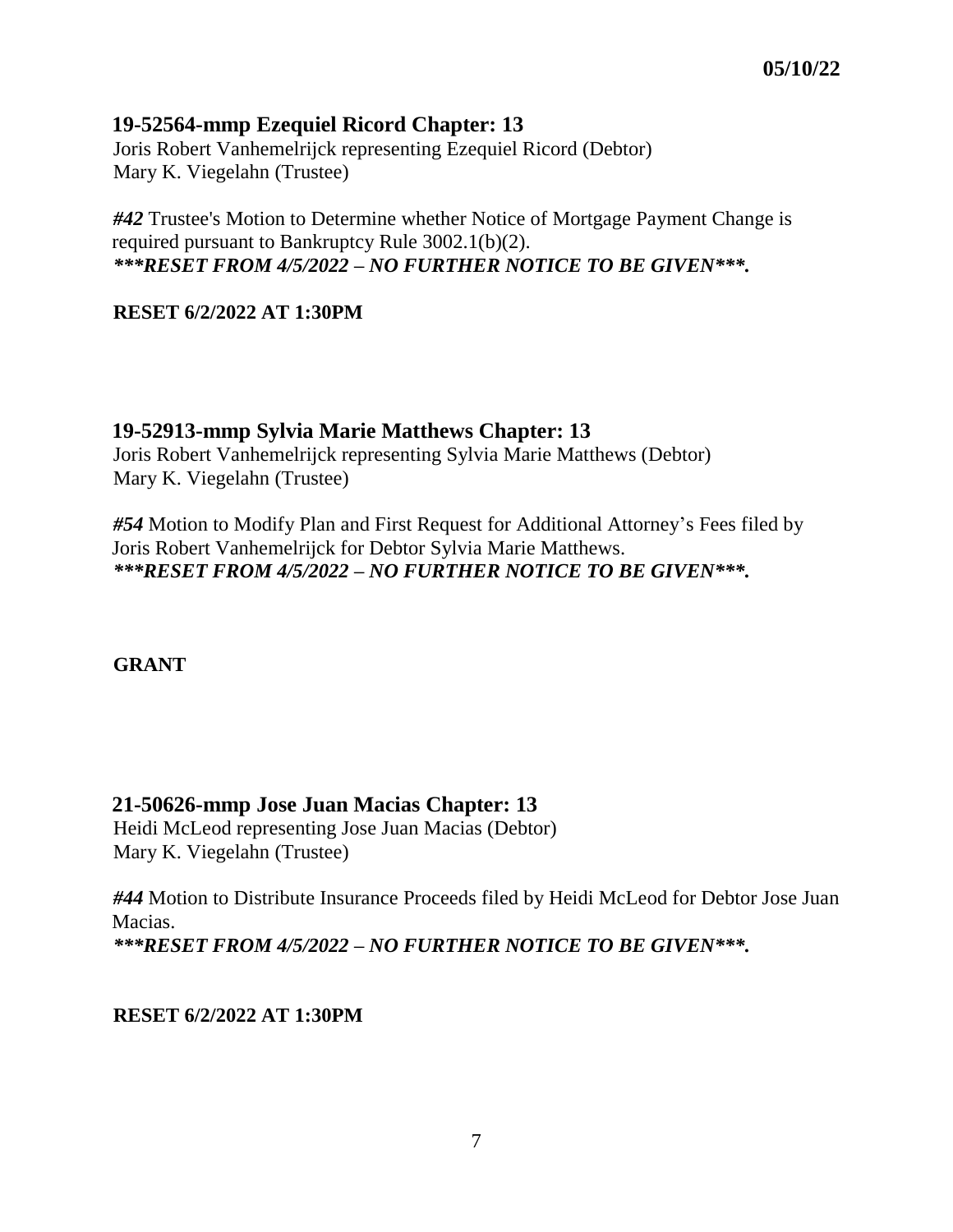## **21-50695-mmp Lan-Del TraiMar Carlisle Chapter: 13**

Joris Robert Vanhemelrijck representing Lan-Del TraiMar Carlisle (Debtor) Mary K. Viegelahn (Trustee)

*#19* Amended Trustee's Objection to Exemption. Related document(s) *([18])* Objection to Exemption filed by Trustee Mary K Viegelahn. *\*\*\*RESET FROM 4/5/2022 – NO FURTHER NOTICE TO BE GIVEN\*\*\*.*

**RESET 6/2/2022 AT 1:30PM**

**21-51377-mmp Cruz Armando Renteria and Lisa Renteria Chapter: 13**

Heidi McLeod representing Cruz Armando Renteria (Debtor) Heidi McLeod representing Lisa Renteria (Debtor) Mary K. Viegelahn (Trustee)

*#51* Objection to **Claim #3 of PHH Mortgage Corporation** filed by Heidi McLeod for Debtors Cruz Armando Renteria, Lisa Renteria.

**NOTICE OF WITHDRAWAL 5/4/2022**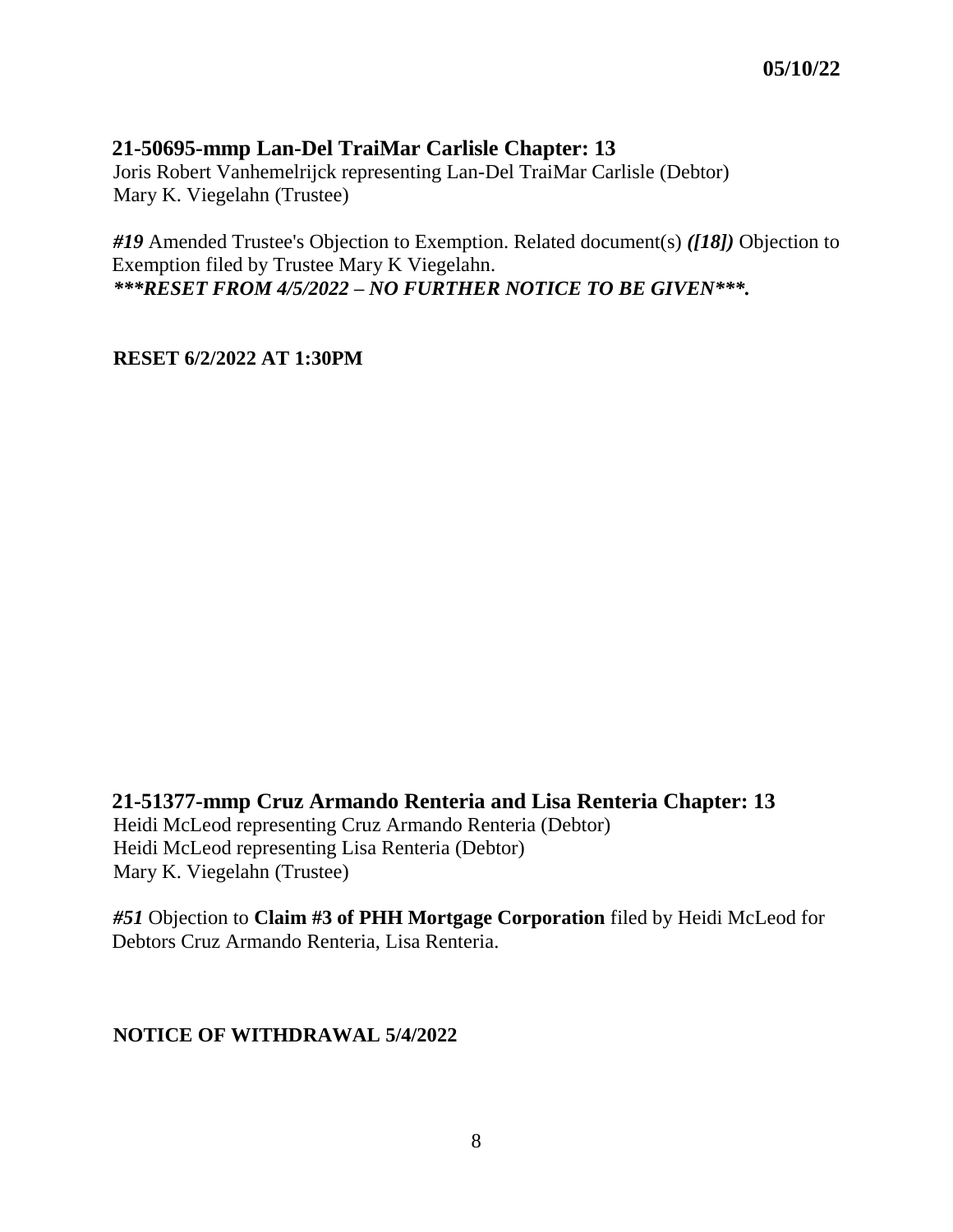#### **21-51555-mmp Yamaris I. Guzman Chapter: 13**

Magdalena Gonzales representing Yamaris I. Guzman (Debtor) Mary K. Viegelahn (Trustee)

*#18* Objection to **Claim #2 of Navy FCU** filed by Magdalena Gonzales for Debtor Yamaris I. Guzman.

*#19* Objection to **Claim #3 of Navy FCU** filed by Magdalena Gonzales for Debtor Yamaris I. Guzman.

*#20* Objection to **Claim #4 of Navy FCU** filed by Magdalena Gonzales for Debtor Yamaris I. Guzman.

### **22-50088-mmp Norma Jean Pena Chapter: 13**

Joris Robert Vanhemelrijck representing Norma Jean Pena (Debtor) Mary K. Viegelahn (Trustee)

*#16* Trustee's Motion to Dismiss Case for Other Reasons.

**RESET 6/30/2022**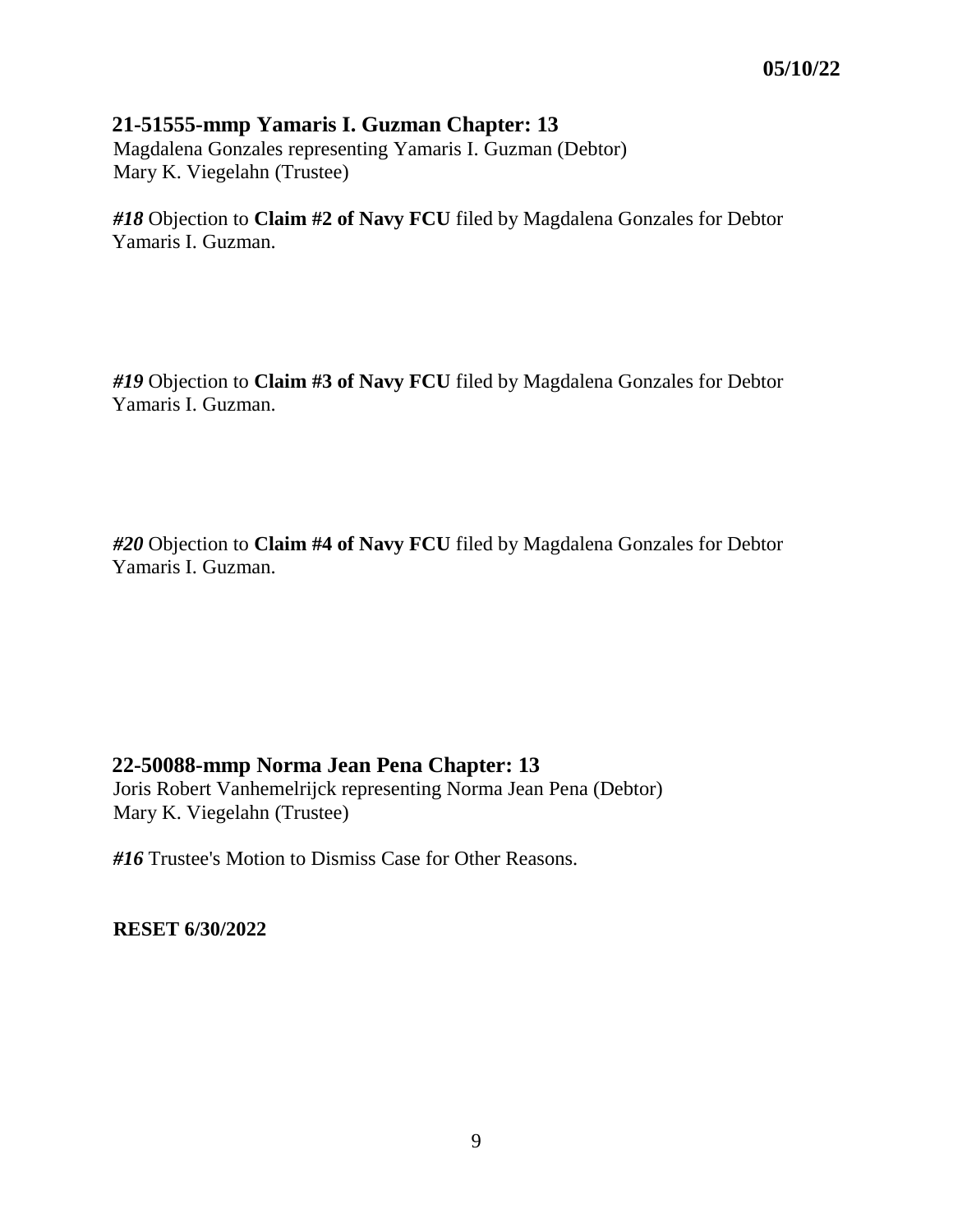### **22-50103-mmp Jason Travis Collier and Jamie Rae Collier Chapter: 13**

Nicholas C. Inman representing Jason Travis Collier (Debtor) Nicholas C. Inman representing Jamie Rae Collier (Debtor) Mary K. Viegelahn (Trustee)

*#17* Trustee's Motion to Dismiss Case for Other Reasons.

#### **RESET 6/2/2022 AT 1:30PM**

**22-50152-mmp Daniel Andrew Garza and Colleen Nicole Garza Chapter: 13** Nicholas C. Inman representing Daniel Andrew Garza (Debtor) Nicholas C. Inman representing Colleen Nicole Garza (Debtor) Mary K. Viegelahn (Trustee)

*#12* Trustee's Motion to Dismiss Case for Other Reasons.

#### **MOOT-CONFIRMATION DENIED AND CASE DISMISSED IN THE AM**

**20-51233-mmp Michael Matthew Machado Chapter: 13** Heidi McLeod representing Michael Matthew Machado (Debtor) Mary K. Viegelahn (Trustee)

*#84* Motion to Incur Debt *(New Vehicle)* filed by Heidi McLeod for Debtor Michael Matthew Machado. *\*\*\*SET ON EXPEDITED BASIS – MS. McLEOD RESP. FOR NOTICE\*\*\*.*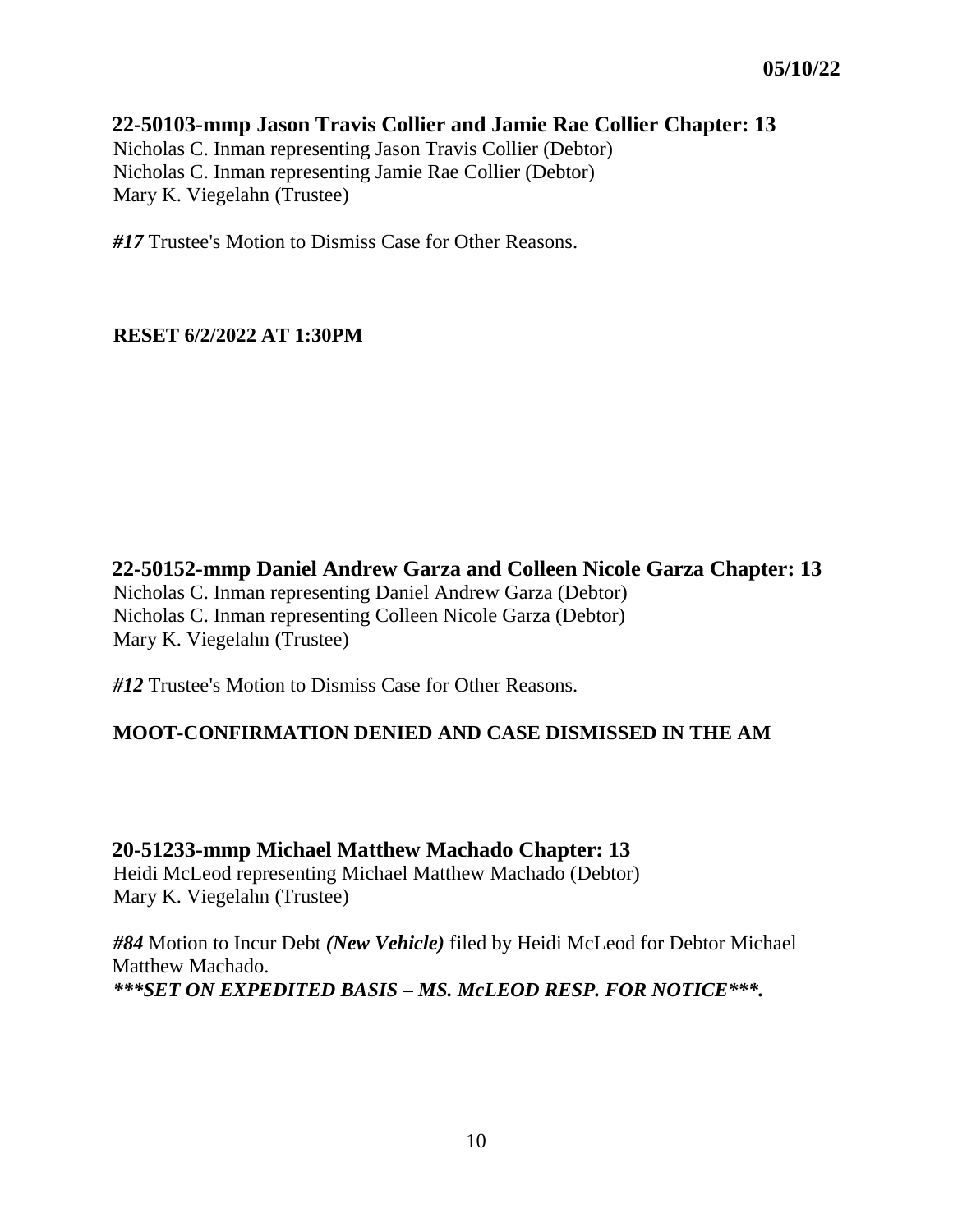#### **22-50059-mmp Lawrence Santos Chapter: 13**

Magdalena Gonzales representing Lawrence Santos (Debtor) Mary K. Viegelahn (Trustee)

*Confirmation Hearing.*

*#36* Motion for Relief from Stay filed by William P. Weaver Jr. for Creditor Velma Solar. *\*\*\*RESET FROM 05/02/2022 – NO FURTHER NOTICE\*\*\*.*

*#50* Expedited Motion to Vacate Prior Notice of Termination of Automatic Stay Due to Failure to Cure Default and Motion to Reconsider and Determine the Extent and Validity of the Automatic Stay filed by Magdalena Gonzales for Debtor Lawrence Santos (Related Document(s): **[25](https://txwb-ecf.sso.dcn/doc1/180026858208)** Notice of Termination of Automatic Stay filed by Stephen Wilcox for Creditor Credit Acceptance Corporation (Related Document(s): **[22](https://txwb-ecf.sso.dcn/doc1/180026850196)** Agreed Order Regarding (related document(s): **[14](https://txwb-ecf.sso.dcn/doc1/180026817344)** Motion for Relief from Stay and Against Co-Debtor filed by Stephen Wilcox for Creditor Credit Acceptance Corporation).. *\*\*\*SET ON EXPEDITED BASIS – MS. GONZALES RESP. FOR NOTICE\*\*\*.*